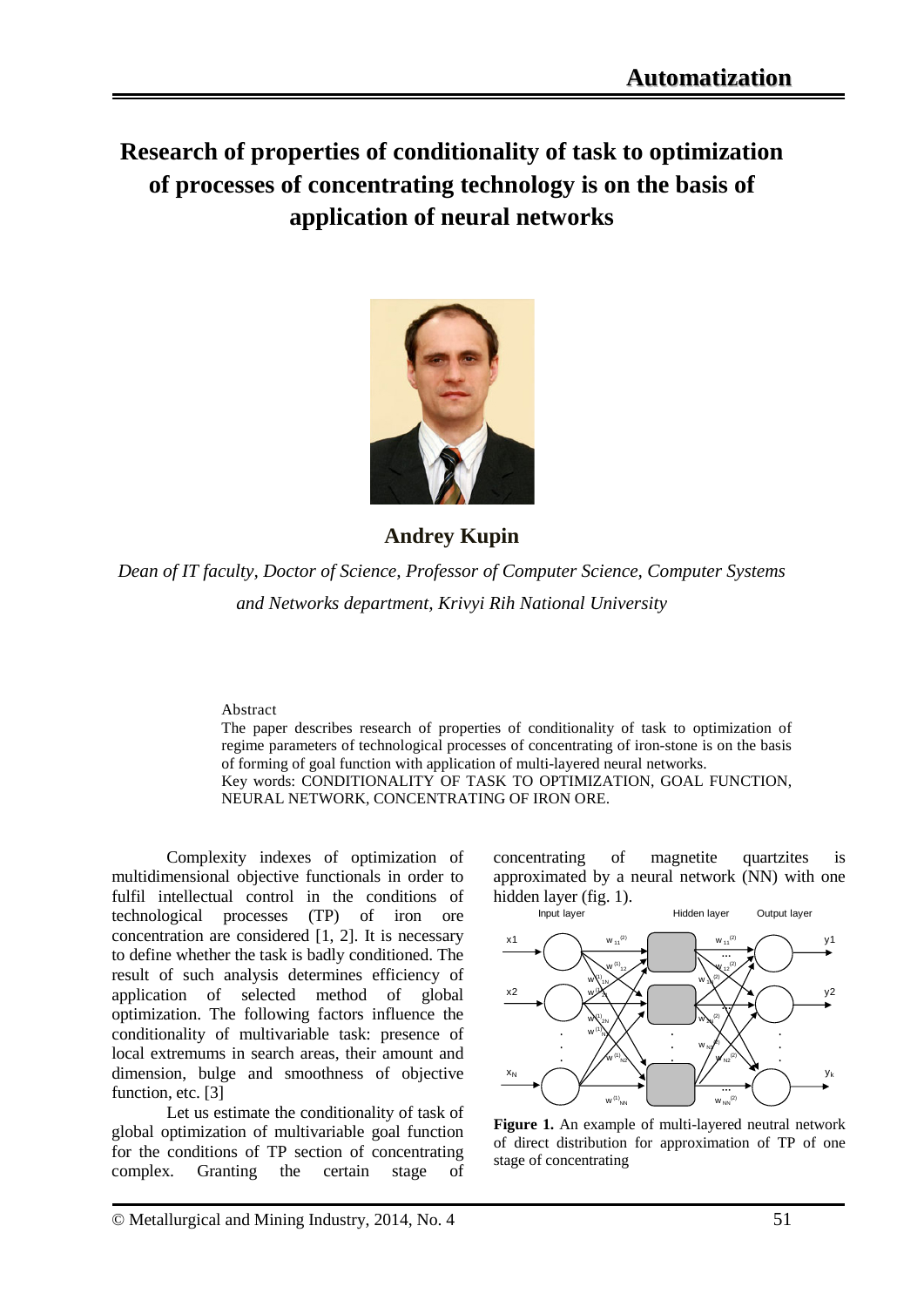If the function of activating as sigmoid for all types of layers is used, then mathematical expression of neural network appears as:

$$
y_i(\theta) = F_i \left( \sum_{j=1}^{n_h} W_{ij} f_j \left[ \sum_{l=1}^n x_l w_{ij} + w_{j0} \right] + W_{i0} \right) =
$$
  
= 
$$
\left( 1 + Exp \left( -a \left( \sum_{j=1}^{n_h} W_{ij} \left( 1 + Exp \left( -a \left[ \sum_{l=1}^n x_l w_{ij} + w_{j0} \right] \right) \right) \right)^{-1} + W_{i0} \right) \right) \right)^{-1},
$$
  
(1)

where  $F_i(s) = f_i(s) = \varphi(s) = 1/(1 + Exp(-as))$  is common expression for the activation function of sigmoid type for the output hidden and input

glowed networks;  $y_i$  – a value of output signal of network;  $n_h$  – amount of neurons of the hidden layer; *n* – dimension of input vector;  $\theta$  – vector of parameters of neural network, which require tuning (contains weight coefficients and neuron changes  $w_{ii}$ ,  $W_{ii}$ );  $f_j(x)$  – the value of activation function of neurons for an input and hidden glowed;  $F_i(x)$  – value of function of activating of neurons of initial layer.

Then on the basis of expression of technological criterion from [1] for one certain stage one can form objective functional for further optimization as follows:

$$
J(Q_i, \beta_i, \beta_{XBi}) = \begin{cases} Q_i \to \max \\ \beta_i^{\min} \leq \beta_i \leq \beta_i^{\max} \implies J(y_1, y_2, y_3) = \begin{cases} y_1 \to \max \\ b_1 \leq y_2 \leq b_2 \\ c_1 \leq y_3 \leq c_2 \end{cases} \end{cases}
$$
(5.2)

where *і* is the number of chosen stage of concentrating;  $Q_i$ ,  $y_1$  - productivity of the corresponding stage;  $\beta_i$ ,  $\beta_{xi}$ ,  $y_2$ ,  $y_3$  - quality of output product and tails of the selected stage;  $\beta_i^{\min}$ ,  $\beta_i^{\max}$ ,  $\beta_{Xi}^{\min}$ ,  $\beta_{Xi}^{\max}$ ,  $b_1$ ,  $b_2$ ,  $c_1$ ,  $c_2$ -minimum

and maximum limits on the parameters of quality of industrial product and loss in tails after the stages.

Taking into account the expression (1) a goal function may be presented as optimization task with four conditions:

$$
J(y_i) = \begin{cases} y_i = \left(1 + Exp\left(-a\left(\sum_{j=1}^{n_h} W_{ij}\left(1 + Exp\left(-a\left(\sum_{l=1}^n x_l w_{ij} + w_{j0}\right)\right)\right)^{-1} + W_{i0}\right)\right)\right)^{-1} \\ y_1 \to \max \\ y_2 - b_1 \ge 0, \ y_2 - b_2 \le 0 \\ y_3 - c_1 \ge 0, \ y_3 - c_2 \le 0. \end{cases}
$$
(3)

For the removal of the marked limitations and decision of such optimization task it is necessary to apply the method of penalty functions or method of the modified Langrangians [3-5]. At the same time the use of the marked approaches lead to worsening of properties of conditionality. Therefore for the estimation of conditionality expression (3) on the first stage can be simplified (to analyse case-insensitive limitations)

$$
J(y_1) = \left(1 + Exp\left(-a\left(\sum_{j=1}^{n_h} W_{ij}\left(1 + Exp\left(-a\left[\sum_{l=1}^n x_l w_{ij} + w_{j0}\right]\right)\right)^{-1} + W_{i0}\right)\right)\right)^{-1} =
$$
  
= 
$$
\left(1 + Exp\left(-a\left(\sum_{j=1}^{n_h} W_{1j}\left(1 + Exp\left(-a\left[\sum_{l=1}^n x_l w_{1j} + w_{j0}\right]\right)\right)^{-1} + W_{i0}\right)\right)\right)^{-1} \to \max.
$$
 (4)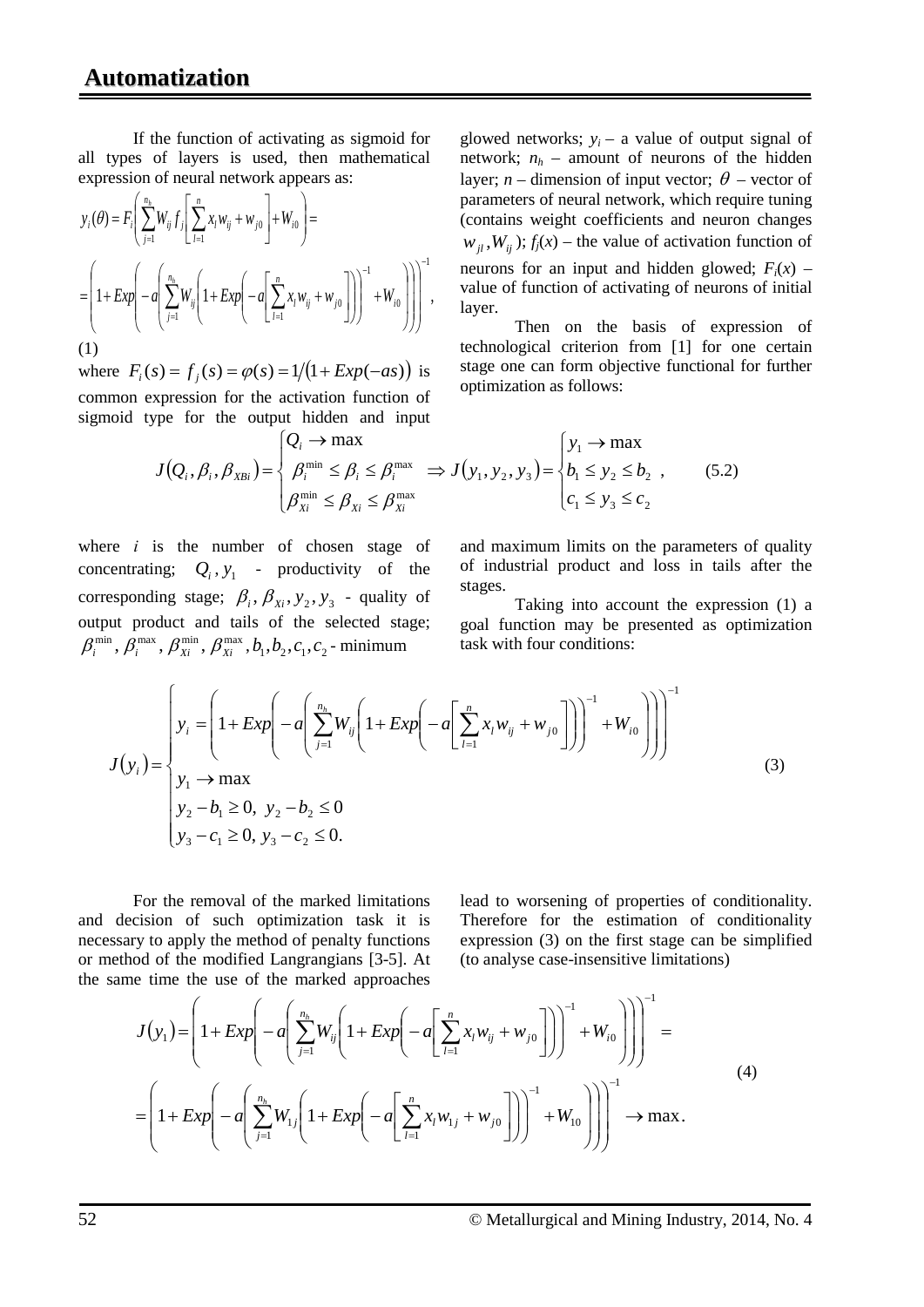In case if task of search of global extremum as (4) is badly conditioned, then, accordingly, concerning more general and difficult (due to the necessity of taking into account the limitations) task (3) it is necessary to do analogical conclusions. Otherwise it is necessary additionally to check the conditionality of complete optimization task (3).

According to [3] direct method of calculation of conditionality of optimization task is based on the calculation of matrix of Hesse for the goal functional (of flexon  $J''(x)$ ) and for finding the complete great number of own values. Herein, if  $J''(x) > 0$ , then the following expression is true:

$$
\eta(x) = cond[J''(x)] = \frac{\max \lambda_i(x)}{\min \lambda_i(x)}, \quad i = \overline{1, N_\lambda}, \tag{5}
$$

where  $\eta(x)$  - local degree of multi-modality (the presence of many extremums) in a point (*х*); *cond*[ $J''(x)$ ] is a spectral number of conditionality of matrix of Hesse  $J''(x)$ ;  $\lambda_i(x)$  is a value of own numbers of matrix is the point (*х*);  $N_{\lambda}$  - complete amount of own numbers.

The criterion of conditionality of optimization task is the expression

$$
\log_2 \eta > \varepsilon_m,\tag{6}
$$

where  $\varepsilon_m$  is the length of bit net of calculable machine (for the most modern programming language of high level the maximal exactness of calculations may be realized by two types of Double/Extended: range of values of bit net within the limits of 5,0e-324...1,7e+308/3,4e-4932.1,1e+4932 respectively; amount of numbers of mantissa is 15/19 signs; a volume of necessary memory is 8/10 byte [6, 7]).

Fulfilment of condition (6) allows to classify optimization task as badly conditioned. Vector of gradient for goal function (4) equals:

$$
J'(x) = \left[\frac{\partial J}{\partial x_1}, \dots, \frac{\partial J}{\partial x_n}\right] = [J_0 J_1, \dots, J_0 J_n] = [J_0 J_i], (7)
$$
  
\nwhere  $J_0 = -\left(1 + Exp\left(-a\left(\sum_{j=1}^{n_h} W_{1j}\left(1 + Exp\left(-a\left(\sum_{l=1}^n x_l w_{1j} + w_{j0}\right)\right)\right)^{-1} + W_{10}\right)\right)\right)^{-2}$   
\n
$$
J_i = \frac{\partial}{\partial x_i} \left[1 + Exp\left(-a\left(\sum_{j=1}^{n_h} W_{1j}\left(1 + Exp\left(-a\left(\sum_{l=1}^n x_l w_{1j} + w_{j0}\right)\right)\right)^{-1} + W_{10}\right)\right)\right] =
$$
  
\n
$$
= Exp\left(-a\left(\sum_{j=1}^{n_h} W_{1j}\left(1 + Exp\left(-a\left(\sum_{l=1}^n x_l w_{1j} + w_{j0}\right)\right)\right)^{-1} + W_{10}\right)\right) \times
$$
  
\n
$$
\times \left(-a^2 \sum_{j=1}^{n_h} W_{1j}\left(1 + Exp\left(-a\left(\sum_{l=1}^n x_l w_{1j} + w_{j0}\right)\right)\right)^{-2} \cdot x_i w_{1j}\right) \times Exp\left(-a\left(\sum_{l=1}^n x_l w_{1j} + w_{j0}\right)\right)
$$

Hesse matrix for goal function of (4) type is determined on the basis of vector of gradient

$$
J''(x) = \left[\frac{\partial J}{\partial x_1}, \dots, \frac{\partial J}{\partial x_n}\right]' = \left[\frac{\frac{\partial^2 J}{\partial x_1}, \frac{\partial^2 J}{\partial x_1 \partial x_2}, \dots, \frac{\partial^2 J}{\partial x_n \partial x_n}}{\frac{\partial^2 J}{\partial x_2 \partial x_1}, \frac{\partial^2 J}{\partial^2 x_2}, \dots, \frac{\partial^2 J}{\partial x_2 \partial x_n}}\right] = \left[\frac{\frac{\partial [J_0 J_1]}{\partial x_1}, \frac{\partial [J_0 J_1]}{\partial x_2}, \dots, \frac{\partial [J_0 J_1]}{\partial x_n}}{\frac{\partial [J_0 J_2]}{\partial x_1}, \frac{\partial [J_0 J_2]}{\partial x_2}, \dots, \frac{\partial [J_0 J_2]}{\partial x_n}}\right] = \left[\frac{J_{11}, J_{12}, \dots, J_{1n}}{J_{21}, J_{22}, \dots, J_{2n}}\right] \tag{8}
$$
  

$$
\frac{\partial^2 J}{\partial x_n \partial x_1}, \frac{\partial^2 J}{\partial x_n \partial x_2}, \dots, \frac{\partial^2 J}{\partial x_n^2}\right] = \left[\frac{\partial [J_0 J_1]}{\partial x_1}, \frac{\partial [J_0 J_1]}{\partial x_2}, \dots, \frac{\partial [J_0 J_n]}{\partial x_n}\right] = \left[\frac{J_{11}, J_{12}, \dots, J_{1n}}{J_{n1}, J_{n2}, \dots, J_{nn}}\right] \tag{8}
$$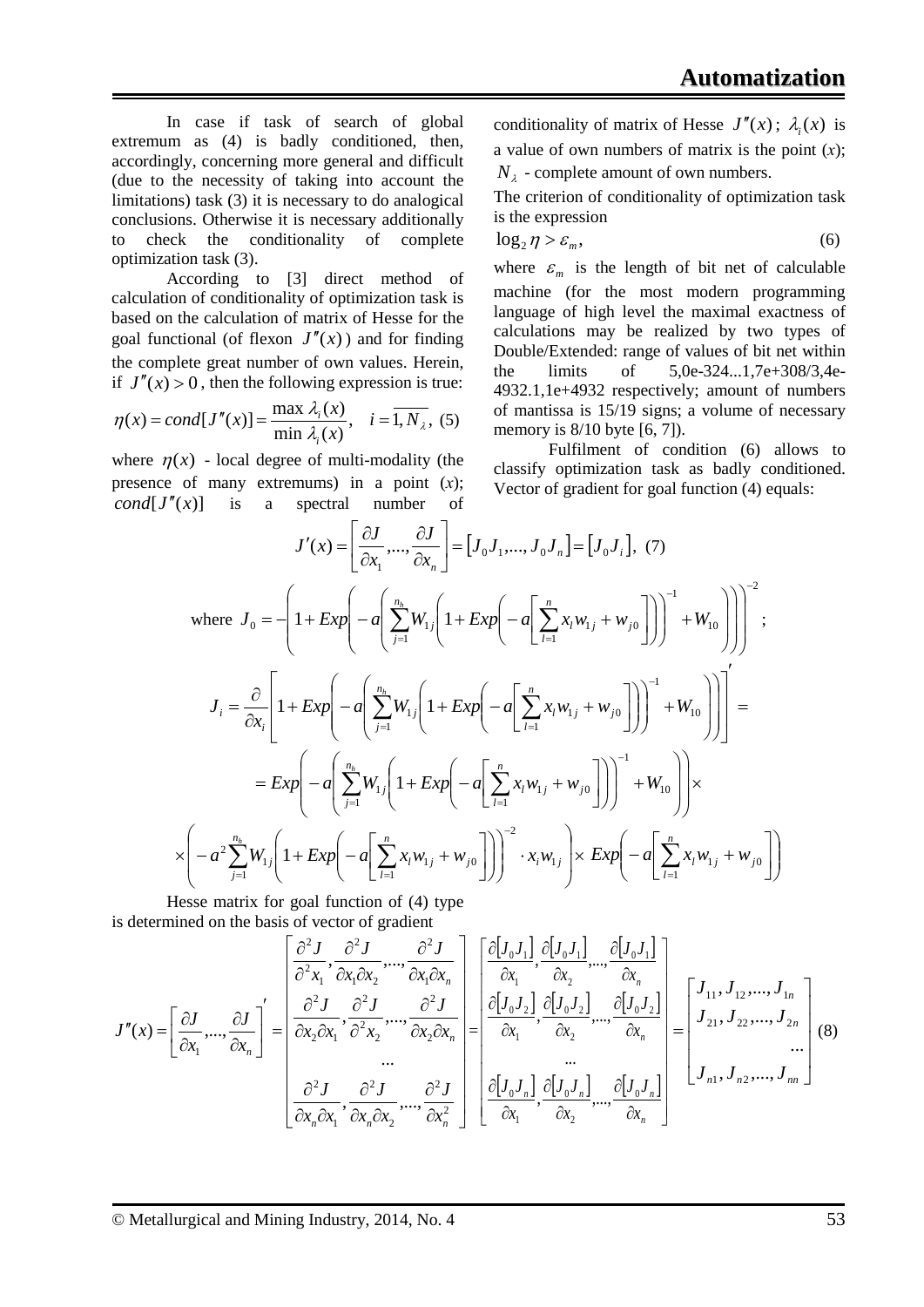where 
$$
J_{ij} = \frac{\partial [J_0 J_i]}{\partial x_j}
$$
,  $i = \overline{1, n}$ ;  $j = \overline{1, n}$ .

By convention the own numbers of matrix of (8) type are determined as roots of equation:  $|J''(x)-\lambda E|=0$ ,

where  $E$  is a single diagonal matrix of dimension  $n \times n$ 

With taking (8) into account we will obtain:

$$
\begin{bmatrix} J_{11}, J_{12},..., J_{1n} \\ J_{21}, J_{22},..., J_{2n} \\ ... \\ J_{n1}, J_{n2},..., J_{nn} \end{bmatrix} - \lambda \begin{bmatrix} 1, 0,..., 0 \\ 0, 1,..., 0 \\ ... \\ 0, 0,..., 1 \end{bmatrix} = \begin{bmatrix} (J_{11} - \lambda), J_{12},..., J_{1n} \\ J_{21}, (J_{22} - \lambda),..., J_{2n} \\ ... \\ J_{n1}, J_{n2},..., (J_{nn} - \lambda) \end{bmatrix} = 0
$$

After opening of determinant (9), we will get characteristic equalization of the following type:

$$
a_1 \lambda^n + a_2 \lambda^{n-1} + \dots + a_n \lambda + a_{n+1} = 0, \qquad (10)
$$

where  $a_i$ ,  $i = \overline{1, n+1}$  are certain coefficients, which are calculated on the basis of determinant (10).

Hereafter the numeral solution of characteristic equation (10) with selected exactness  $\varepsilon$ <sub>1</sub> is made. Herein the roots  $\lambda > 0$  are selected. The maximum and minimum values of such roots are placed into expression of criterion (6). After calculation of the value of criterion there made a conclusion about the conditionality of task of global optimization.

Methodology of determination of degree of conditionality of optimization task of goal function of (4) type can be represented as an algorithm (fig. 2).

Methodology of determination of degree of conditionality of optimization task of goal function of (4) type can be represented as an algorithm (fig. 2).



**Figure 2.** The general algorithm of determination of conditionality of goal function on the basis of NN

Calculations executed according to the algorithm (fig. 2) with parameterization only of the first stage of TP concentration allow to draw conclusion about bad conditionality of task of global optimization even for a goal function of (4) type. Separate results over and estimation of such calculations are shown in the figure 3.